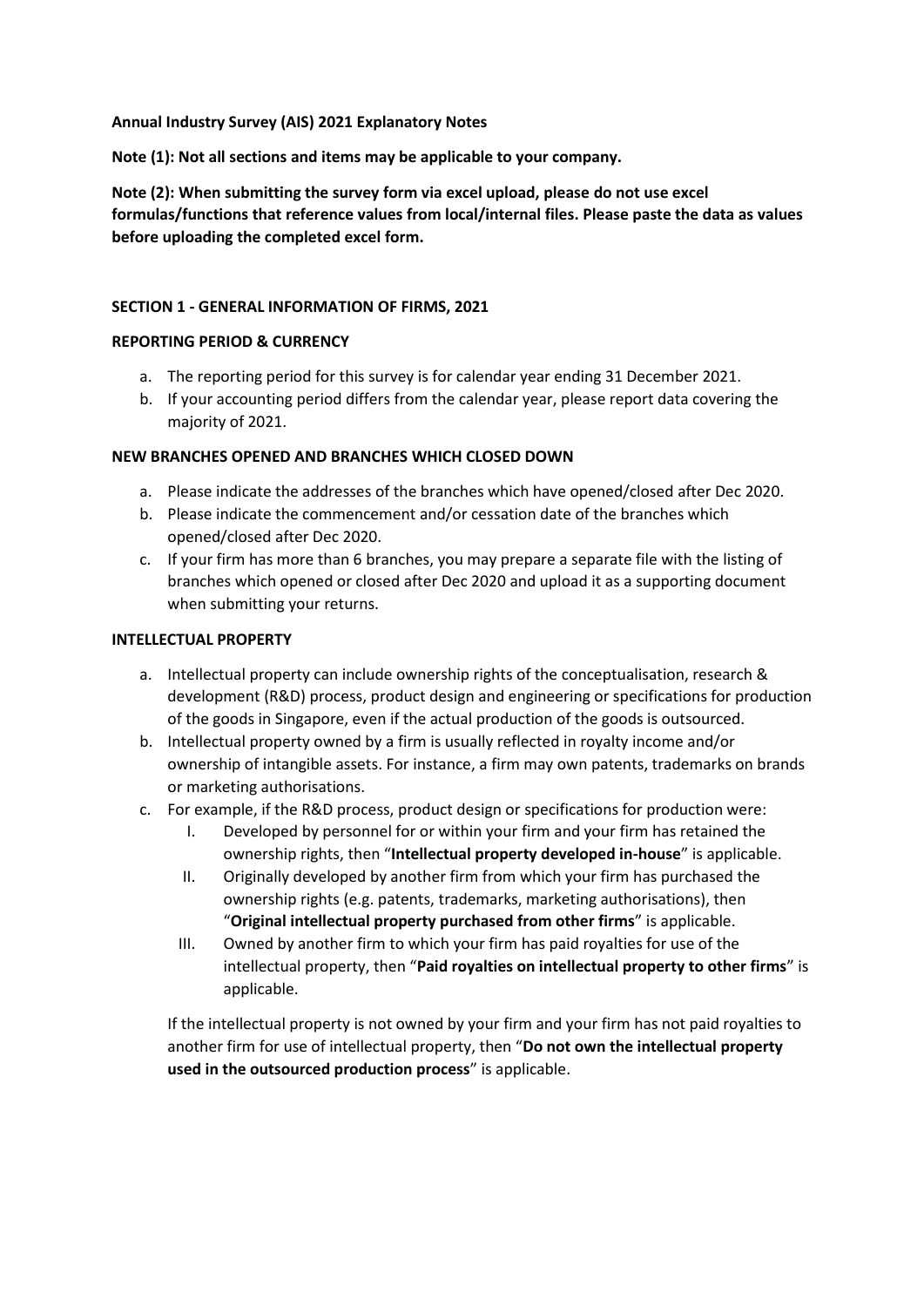# **SECTION 2 - EMPLOYMENT AND REMUNERATION, 2021**

Note: Employment figures reported should be as at 30 Jun of the year, while Remuneration reported should be for the whole financial year.

#### **EMPLOYMENT**

Please report the number of workers as at **30.06.2021**.

- a. **Persons working outside Singapore** refer to employees who have been working outside Singapore for more than a year as at 30.06.2021 and are on the Singapore company's payroll.
- b. **Persons working in Singapore** refer to paid employees, working directors/proprietor/ partners and unpaid workers working in Singapore, including persons on medical and casual leave. It should include persons who have been working outside Singapore for one year or less as at 30.06.2021.
- c. **Paid employees** refer to workers on the payroll of your establishment including part-time workers (working less than 35 hours in a normal week), and workers on commission basis paid directly by your establishment. This also includes workers who have been rotated/redeployed/attached to other subsidiaries but are still under the company's payroll.
	- I. For firms engaged in Transportation & Storage activities, please include crew onboard aircraft. Crew onboard vessels should be **excluded** and reported under "**Crew onboard vessels**".
- d. **Working directors** refer to members of Board of Directors actively engaged in the work of your establishment and paid by your establishment.
- e. **Working proprietor/partners** refer to proprietor/partners actively engaged in the work of your establishment, whether receiving remuneration of not.
- f. **Unpaid workers** refer to workers of proprietor/partners who do not receive fixed wages and salaries but may receive certain allowances. For non-profit organisations, **Unpaid workers** refer to persons working for the establishment for remuneration-in-kind (e.g. lecturers who conduct courses for free for an educational institution in return for the use of the institution's research facilities).

#### **REMUNERATION**

Please report remuneration for **financial year 2021**.

- a. **Wages and salaries** refer to gross emoluments paid to employees, including commissions, bonuses and overtime pay before deduction of employee's contribution to CPF or any other deductions.
- b. **Employer's contribution to CPF/pension fund** refers to contribution by employers to employee's CPF/pension fund. It excludes pension and gratuities paid to retired employees which should be reported under **SECTION 4 – EXPENSES.**
- c. **Staff benefits** refer to medical benefits, cost of food, housing, travelling expenses to and from work and other benefits-in-kind provided to employed persons and valued at cost by your establishment. However, entertainment allowances, cost of uniforms, staff insurance premiums, retrenchment benefits, transport and hotel accommodation provided in connection with business travel should be reported under **SECTION 4 - EXPENSES**.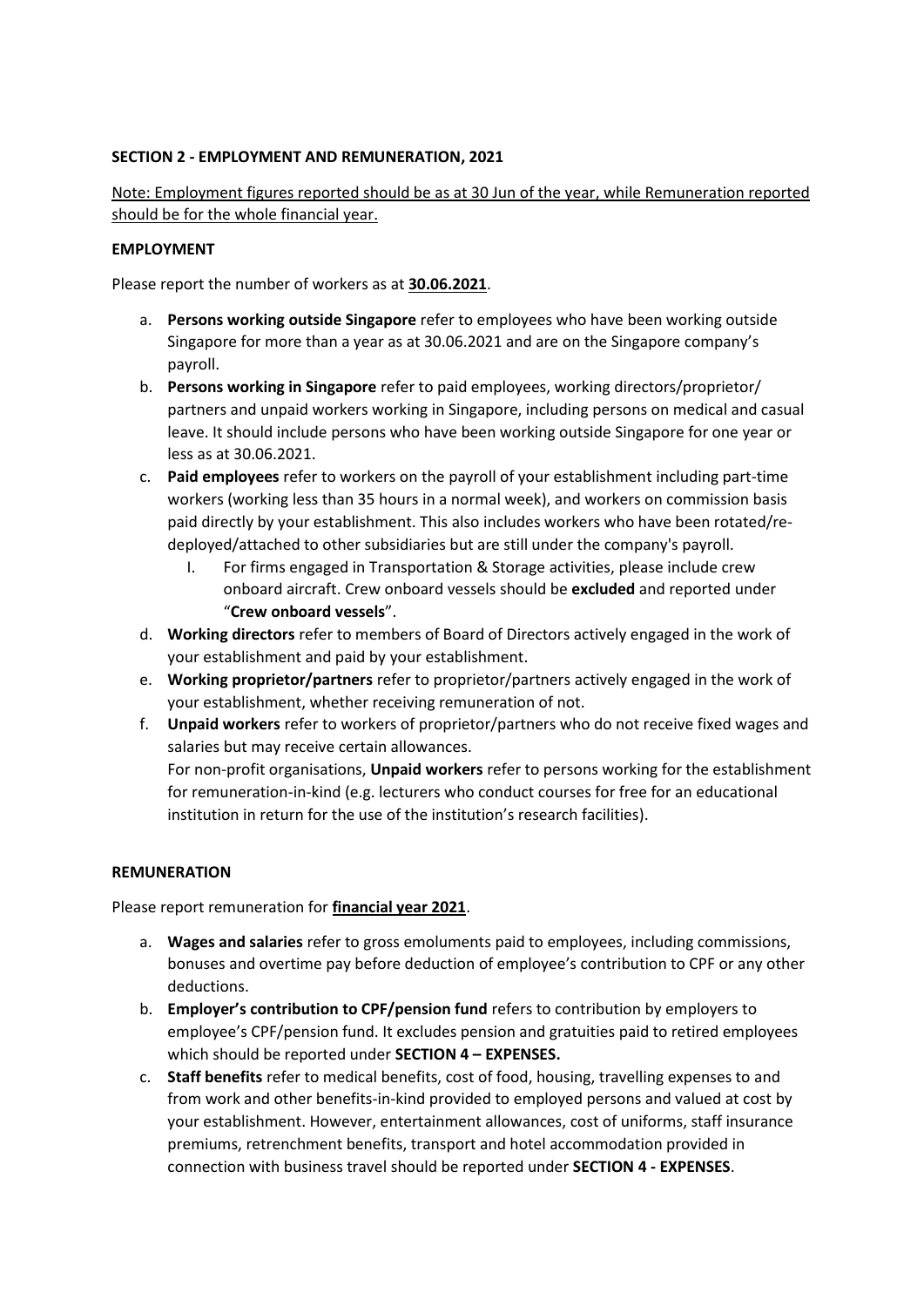- d. **Remuneration due to working directors/proprietor/partners** refers to regular wages and salaries, contribution to CPF/pension fund and staff benefits paid to them. Any amount withdrawn by proprietors/partners other than remuneration should be **excluded**. For working directors, director's fees paid to them should be included and reported under this section.
- e. **Benefits to unpaid workers** refer to remuneration to unpaid workers and should be included and reported under this section.
- f. **Fees paid to non-working directors** refer to fees paid to directors for attending board meetings only.
- g. **Expenses on share-based payments to employees (includes shares and stock options)** refer to total expenses incurred from share-based payment transactions for employee performance shares or stock options which are offered by your establishment to working directors and employees as part of their remuneration package.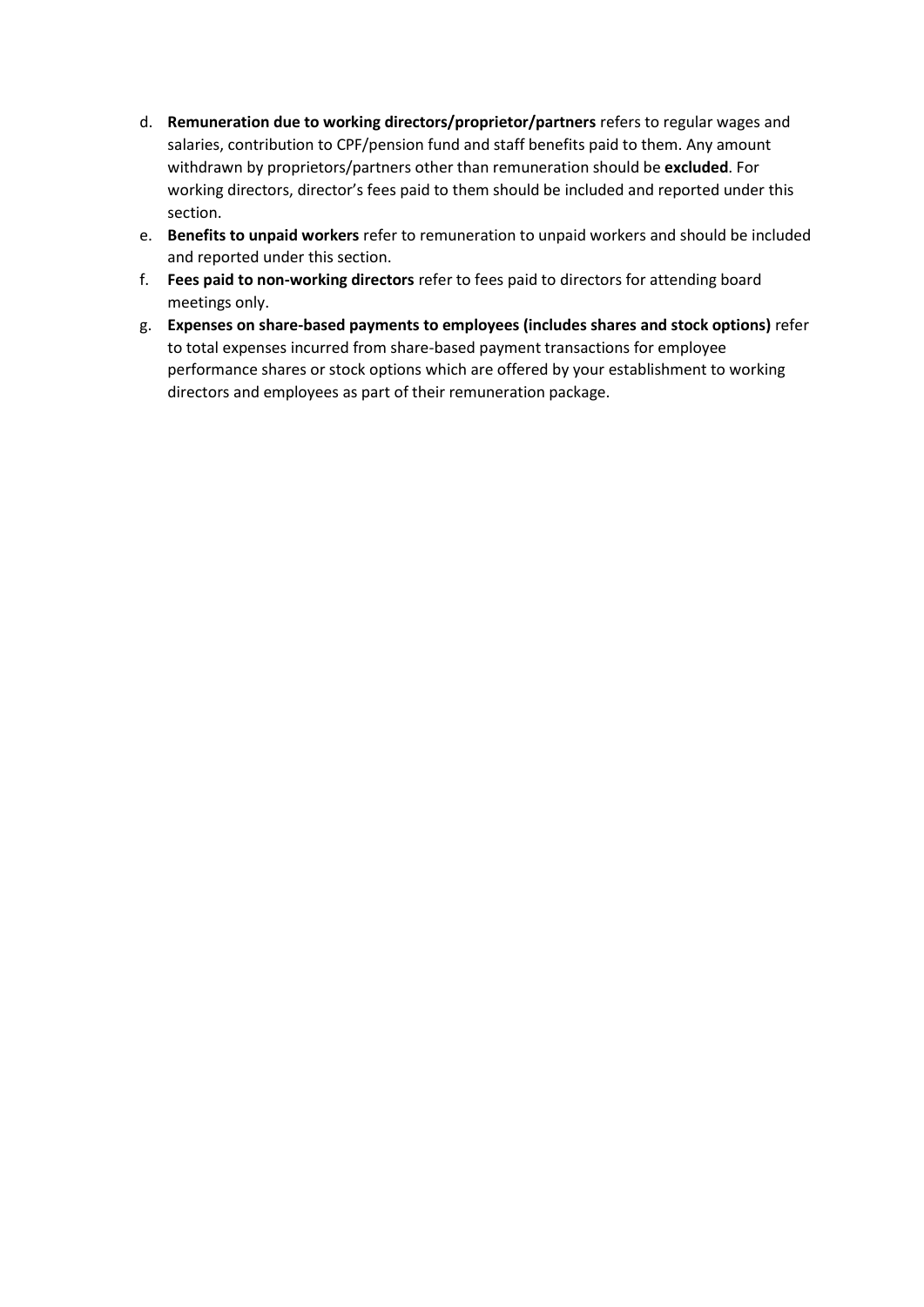# **SECTION 3 - GROSS INCOME / REVENUE, 2021 (EXCLUSIVE OF GST)**

- a. State the amount received and receivable from the various business activities during 2021. The amount collected with respect to previous year's receivables should be **excluded.**
- b. Please report business transactions with Singapore residents and firms, and also transactions with overseas clients.
- c. **Retail** is the sale of consumer goods to the general public for personal or household consumption. Retail sales exclude sales from concessionaires in department stores and supermarkets.
- d. **Wholesale** is the re-sale of new and used goods to retailers, to industrial, commercial, institutional or professional users; or to other wholesalers; or acting as agents or brokers in buying merchandise for, or selling merchandise to, such persons or companies.
- e. **Wholesale Sales outside Singapore:** 
	- I. **Domestic exports** refer to exports of Singapore origin. Comprises commodities grown or produced in Singapore and goods manufactured, assembled or processed in Singapore, including those with imported materials or parts.
	- II. **Re-exports** refer to goods exported from Singapore in the same form as they have been imported (including goods that have undergone minor processing, such as repacking, splitting into lots, sorting or grading, marking and the like). Includes transhipped goods consigned to a local party.
	- III. **Off-shore merchandise** refers to traded cargoes which are billed, transacted or brokered in Singapore but shipped directly from the source to destination without entering Singapore at all.
	- IV. **Transhipment cargo** refers to goods that are moved across Singapore purely in the course of transportation to another country, and supported through bills of lading, airway bills or manifest without being consigned to a local party.
- f. **Chilled, frozen and ambient meals**
	- I. **Ready-to-Eat (RTE)** are meals that are already prepared for immediate consumption (e.g. sandwiches, bag of ready-to-eat salad, pre-cut fresh fruits). This **excludes** food that require cooking before being eaten.
	- II. **Ready-to-Heat (RTH)** are meals that are already prepared but require heating (e.g. chilled and frozen ready meals).
	- III. **Ready-to-Cook (RTC)** are semi-prepared meals that require cooking and final preparation of ingredients (e.g. meal kits).
- g. **Rental related subsidies**
	- I. Rental subsidies in the form of **cash grants** given to offset rental costs directly should be reported under the item "Rental related subsidies". The amount of rental expenses paid before deduction of cash grants should be reported under Section 4.
	- II. All other rental subsidies not in the form of cash grants (e.g. waiver of/discount on rental costs) should be deducted from rental expenses/property taxes (Section 4) or principal repayment of lease liabilities/Right-of-Use assets (Section 6.2), where applicable.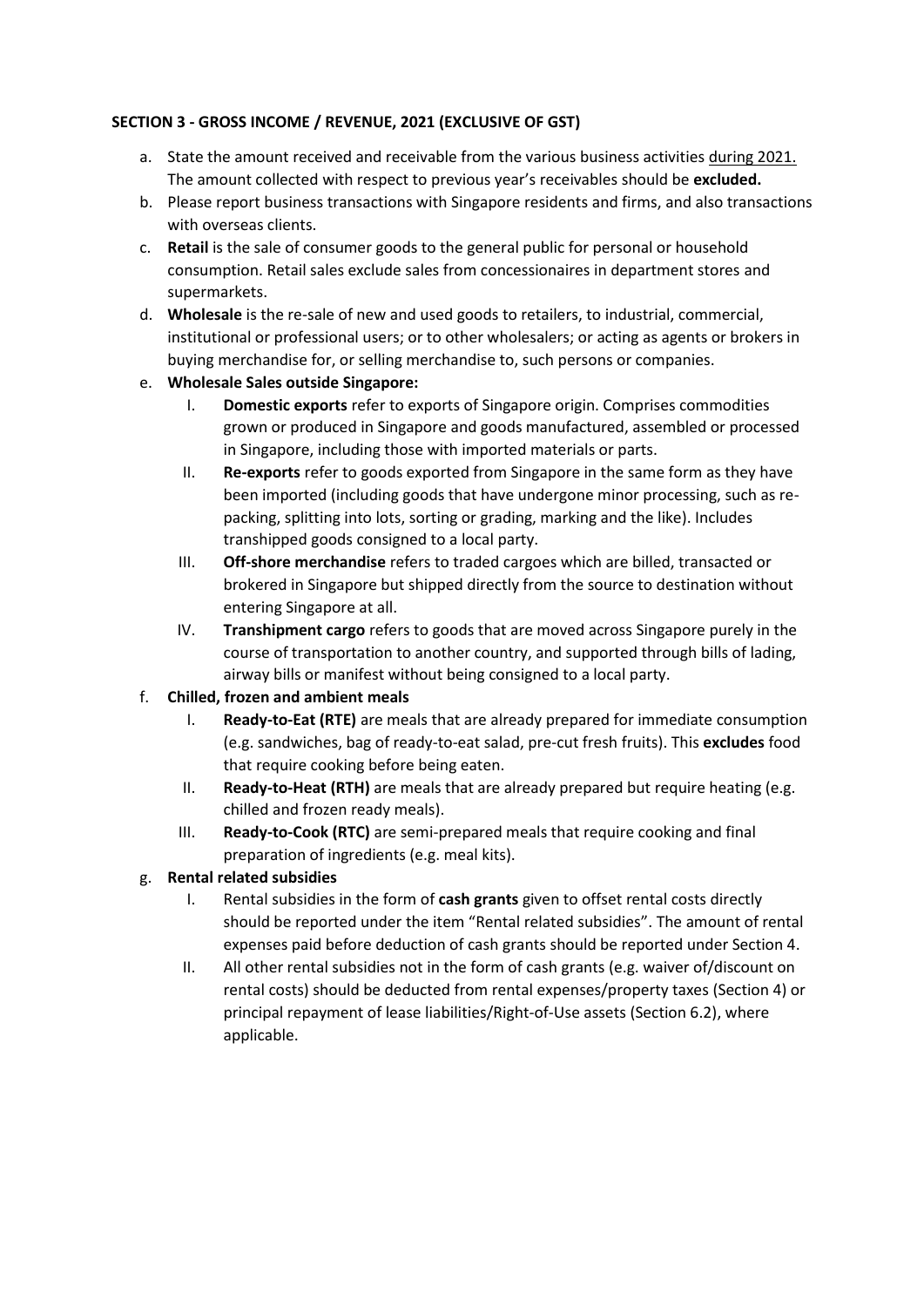## **SECTION 3.1 - OTHER INFORMATION ON INCOME, 2021**

## **E-COMMERCE**

- a. E-commerce revenue refers to the revenue earned from the sale of goods and services whereby your company receives orders or agrees on the price on terms of sale via online means.
	- I. This includes transactions through your company's website, third-party websites, mobile applications, extranet or Electronic Data Interchange such as GeBIZ.
	- II. This excludes agreement through telephone calls, facsimile and emails. Payment and delivery may or may not be made online.

## **SECTION 4 - EXPENSES, 2021 (EXCLUSIVE OF DEDUCTIBLE GST)**

- a. State the amount paid and payable for the purchases of goods and services used in rendering services and for sale, and other expenses incurred during 2021.
- b. Purchases should be valued at delivered cost to your establishment irrespective of whether full payments have been made. They should include import and excise duties and should be net of rebates and discounts, except rental-related subsidies in the form of cash grants.
- c. Purchases of fixed assets (e.g. machinery and equipment) which are **capitalised** should be reported under **SECTION 6.1 - STRUCTURE OF FIXED ASSETS IN SINGAPORE**.
- d. Purchases of intangible assets which are **capitalised** should be reported under **SECTION 6.3 - STRUCTURE OF INTANGIBLE ASSETS IN SINGAPORE**.
- e. Remuneration reported under **SECTION 2 - REMUNERATION** should be **excluded**.
- f. **Purchases of computer software for own use (include development cost of customised software)** refer to the purchase of both pre-packaged software (software that can be purchased or licensed "off-the-shelf" from commercial software vendors) and customdesigned software (software tailored to your organisation's specific needs whose development is out-sourced to third party software developers).
- g. **Expenses on in-house development of software** refer to expenses incurred in connection with the development of software carried out by your establishment's employees for own use for more than a year. It includes cost of materials and supplies, maintenance and repair of plant and equipment used for the software development, as well as all other development costs. It **excludes** expenses on routine maintenance and application support, which should be reported under "**Servicing and repairing of machinery & equipment**". Inhouse expenses on software that is to be included into computers or equipment with the intention for sale should also be **excluded**.

#### **SECTION 4.1 - DEVELOPMENT EXPENSES, 2021 (EXCLUSIVE OF DEDUCTIBLE GST)**

a. Report the detailed items of development expenses incurred during Financial Year 2021. It should **exclude** operating expenses already reported under **SECTION 4 – EXPENSES.**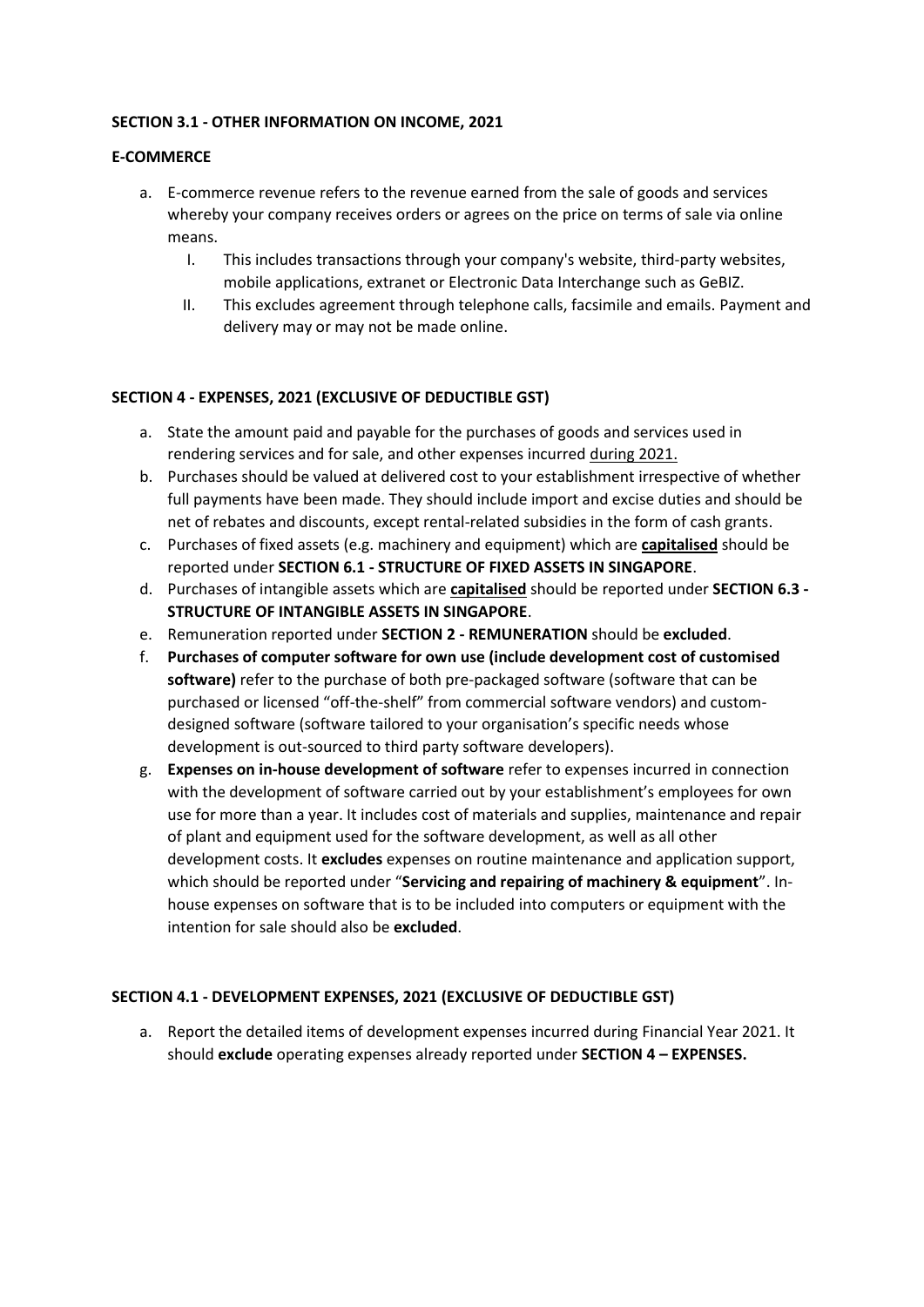## **SECTION 5 – INVENTORIES, NET PROFIT/LOSS, SUPPLEMENTARY INFORMATION**

## **BOOK VALUE OF INVENTORIES, 2021 (EXCLUSIVE OF GST)**

- a. Report all inventories owned by your establishment including materials and supplies for rendering services and goods for resale.
- b. **In Singapore** refers to inventories held in Singapore.
- c. **Outside Singapore** refers to inventories held outside Singapore.

## **WORK-IN-PROGRESS (WIP), 2021 (EXCLUSIVE OF GST)**

- a. Please report work-in-progress undertaken by your establishment.
- b. **In Singapore** refers to work-in-progress undertaken in Singapore.
- c. **Outside Singapore** refers to work-in-progress undertaken outside Singapore.
- d. For real estate developers, work-in-progress refers to the total amount of development expenses for uncompleted projects undertaken by your establishment.

#### **NET PROFIT / (LOSS), 2021**

- a. Please report your firm's net profit/(loss) before taxation, dividends expenses and withdrawals by sole proprietors/partners for the year of 2021
- b. The reported Net Profit/(Loss) should tally with the reported income and expenses which were recorded in the questionnaire. i.e. Net Profit/(Loss) for the Year = Total Income of the year less Total Expenses of the year (incl. Remuneration, change in WIP/inventories)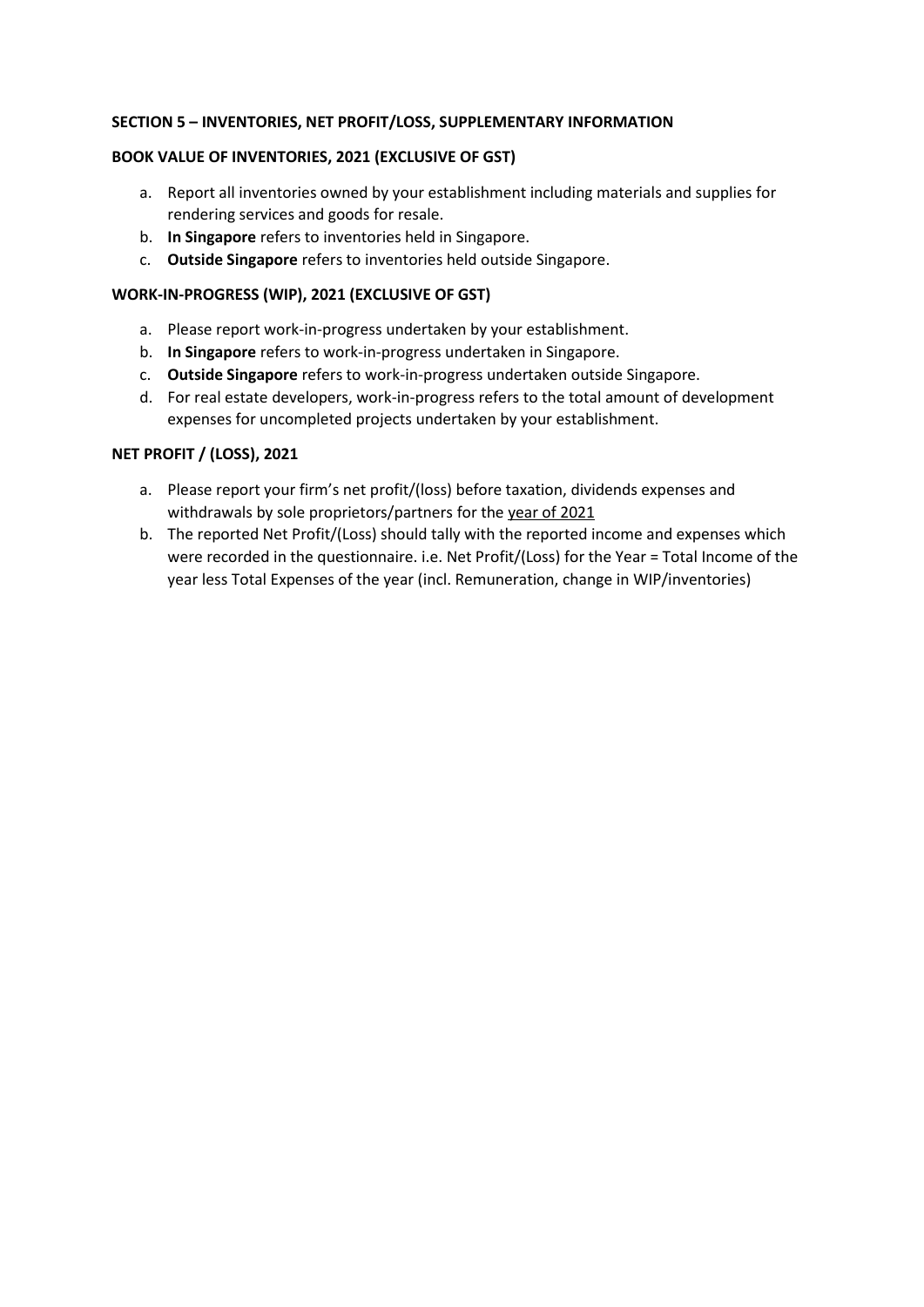# **SECTION 6.1 - STRUCTURE OF FIXED ASSETS IN SINGAPORE (EXCL. RIGHT-OF-USE ASSETS), 2021 (EXCLUSIVE OF GST)**

Please consolidate figures of fixed assets of each establishment in Singapore in the survey returns if applicable.

Please **exclude** figures related to Right-Of-Use assets, which should be recorded in SECTION 6.2 - STRUCTURE OF RIGHT-OF-USE ASSETS IN SINGAPORE, 2021 (EXCLUSIVE OF GST)

- a. **Net book value** refers to cost of fixed assets net of accumulated depreciation.
- b. **Additions (including major repairs)** refer to the total cost of acquiring the assets, inclusive of import duty, registration fees, delivery and installation charges.
- c. **Land** refers to the ground, including the soil covering and any associated surface waters, over which ownership rights are enforced. It can be empty or with buildings or other structures situated on it or running through it. However, the value of land should **exclude** any buildings or other structures situated on it or running through it.
- d. **Building and structure** consists of residential buildings and other buildings and structures, including fixtures, facilities and equipment such as storage tanks, water and sewerage systems, lifts and escalators, central cooling and ventilation equipment that are integral to the building and structure. (e.g. commercial, institutional and industrial buildings, civil engineering works, industrial and power plants and public monuments). It also includes the costs of site clearance and preparation as well as major reconstruction and capitalised repairs and improvements.
- e. **Transport equipment** consists of equipment for moving people and objects. Examples include motor vehicles; trailers and semitrailers; railway locomotives and rolling stock; ships, boats and other floating structures (including floating or submersible drilling or production platforms) and aircraft. It also includes major reconstruction and capitalised repairs and improvements.
- f. **Telecommunications equipment** includes mobile phones, personal digital assistants (PDAs), satellite dishes, fibre optics, audio-visual equipment (e.g. radios, television sets); and other television / radio / microwave transmitters and receivers.
- g. **Other machinery and equipment** consist of machinery and equipment not classified in other asset categories. Examples include generators, engines and turbines; cranes and other lifting and handling equipment; electrical machinery and equipment; medical equipment and instruments; precision, optical and photographic instruments; accounting machinery (e.g. ATMs, cash registers and ticket-issuing machines); sports equipment; musical instruments; and other special purpose machinery. Machinery and equipment integral to buildings and structures should be **excluded**. Tools that are relatively inexpensive and purchased at a relatively steady rate, such as hand tools, may be **excluded**.
- h. **Computers and peripheral equipment** include computers, servers (hardware), laptops, printers, copiers, fax machines etc.
- i. **Furniture and fittings** refer to furniture and lighting fixtures of a kind used in offices. It **excludes** medical, surgical, dental and veterinary furniture which are treated as medical equipment and should be classified under **Other machinery and equipment**.
- j. **Assets under construction** refer to expenditure or cost recognised in the carrying amount of the property, plant and equipment under development. Cost associated with the assets should be transferred/reclassified to/from the appropriate asset category when the construction of the assets is completed and placed into service. Expenditure for assets that are developed/constructed for sale should be **excluded**.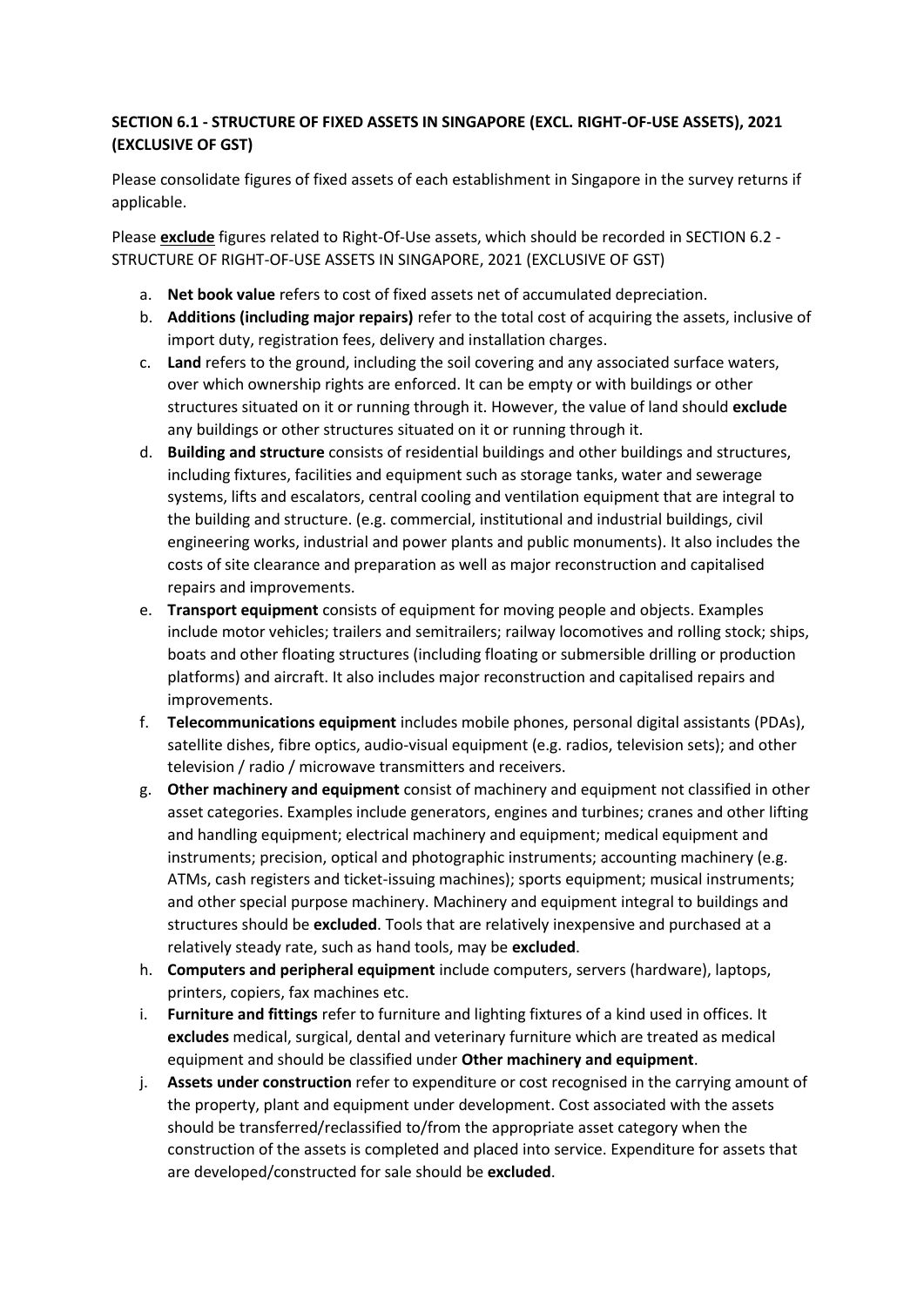# **SECTION 6.2 - STRUCTURE OF RIGHT-OF-USE ASSETS IN SINGAPORE, 2021 (EXCLUSIVE OF GST)**

Please consolidate Right-of-Use (ROU) assets figures of each establishment in the survey returns if applicable.

# **Composition of Right-of-Use (ROU) assets leased from others**

a. Please select according to the type of lease that is being leased from other firms **prior to FRS116 / IFRS16** (i.e. financial reporting standard before 2019, where firms were required to differentiate between operating leases and financial leases contracts).

## **Principal repayment made for Right-of-Use (ROU) lease liabilities**

- a. Principal repayment figures are used to estimate the rental expense on operating leases, which are recorded as ROU assets currently.
- b. Typically, the figures can be found in the cashflow statement or ROU notes.

## **Percentage of principal repayment by type of Right-of-Use (ROU) lease liabilities**

- a. Please report the percentage of principal repayment by type of ROU lease liabilities leased from others.
- b. Percentage by type of ROU assets should correspond approximately to percentage by type of rental expense (e.g. rental of premise, rental of machinery, charter etc.) recorded **before FRS116 / IFRS16.**
- c. Please provide your best estimates if actual figures are not available.

# **Right-of-Use (ROU) assets**

- a. **Net book value** refers to cost of ROU assets net of accumulated depreciation.
- b. **Additions** refer to the total cost of acquiring **new** ROU assets, inclusive of import duty, registration fees, delivery and installation charges.
- c. Figures reported in this section will only account for ROU assets leased from others.
- d. Please report leased shop/office premise under **Land, Building & Structure.**